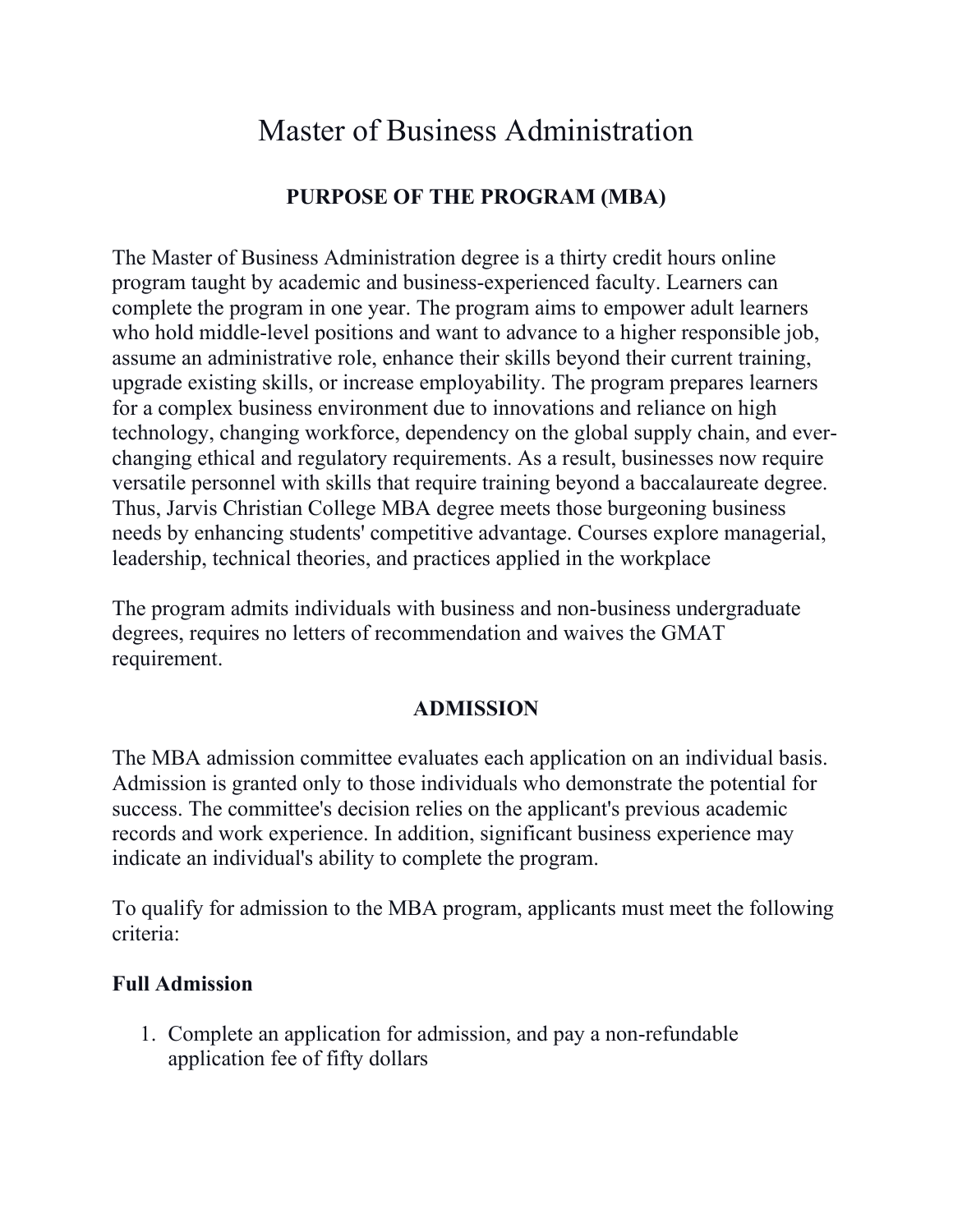- 2. Hold at least a bachelor's degree from a regionally accredited institution of higher learning
- 3. Have a 2.75 or above undergraduate GPA
- 4. Provide official academic transcripts from previous colleges or universities studied.
- 5. Submit an essay on why they want to pursue an MBA program.
- 6. International students are required to submit the Test of English as a Foreign Language (TOEFL) with a score of 510

## **Conditional Admission**

Students who do not meet the standard admission criteria can be admitted on a conditional basis at the discretion of the Dean of Graduate School. Conditional admission is on a case-by-case basis.

# GENERAL INFORMATION

# **ADVISEMENT**

Advisors are assigned to each student after approval for admission into the MBA program.

A student whose semester or cumulative grade point average (GPA) falls below a 3.0 GPA will be placed on academic probation. The student will have one additional semester to regain good standing by restoring their graduate cumulative GPA at or above a 3.0 minimum. Consequently, a student will receive a termination letter from the MBA administration if they do not fulfill the requirements to remain in good standing for two consecutive semesters. The student will have an option to appeal the dismissal from the graduate program through an appeal to the Dean of Graduate School for reinstatement.

## **ACADEMIC GRADES**

The following grades are used in the graduate program: A, B, C, D, F, I (Incomplete), or W (Withdrawal). Students in the MBA Program must earn an overall average of "B" or higher in all graduate work toward the degree. Two "C's" and one "D" or "F" grade will result in automatic dismissal from the MBA program. Students dismissed from the program may re-apply after one year of self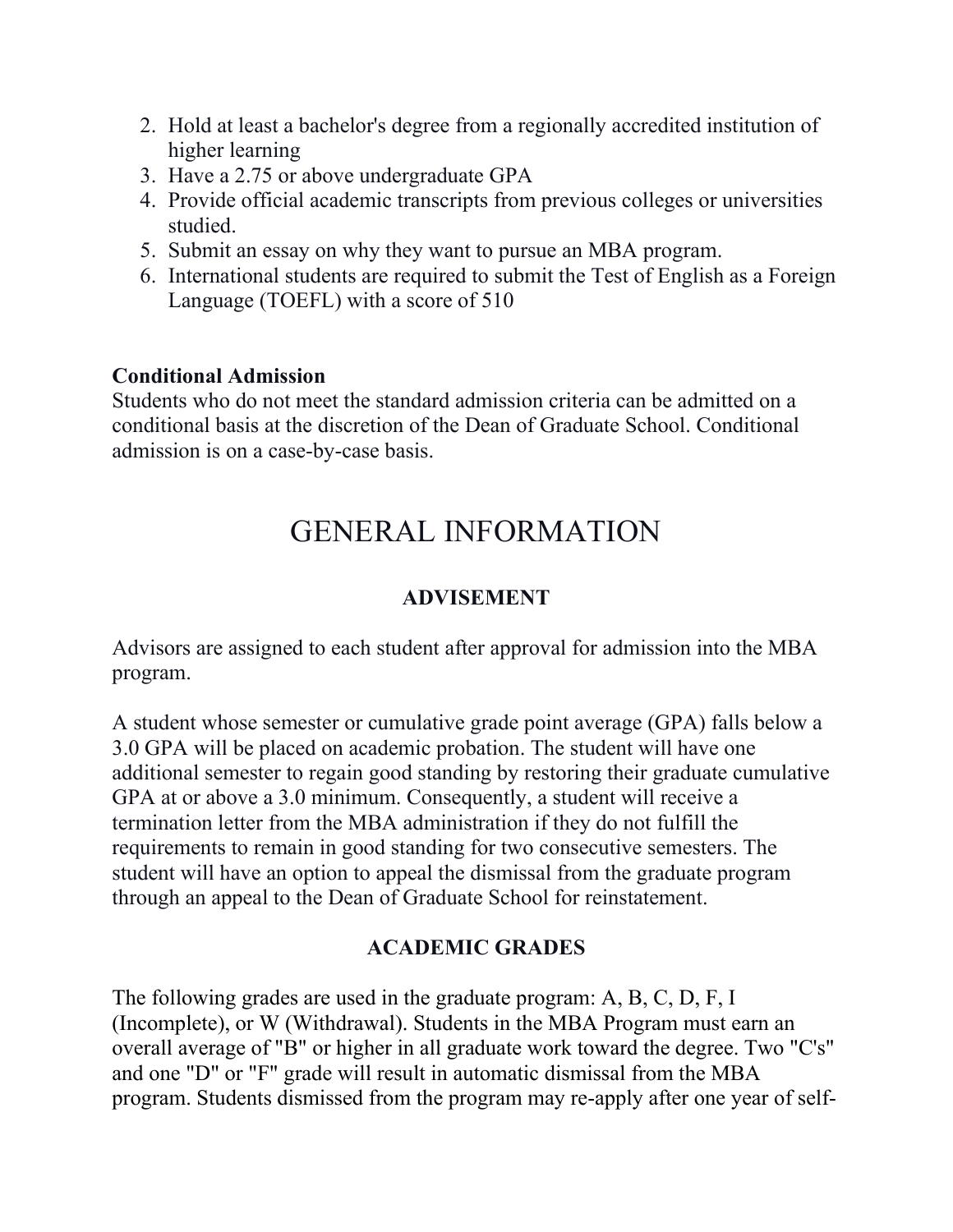development. Any student withdrawn twice shall no longer be accepted into the program.

#### **Exit Examination** (Major Field Tests)

MBA graduates must take a Major Field Test before completing the graduate program. The exam measures the level of competency in the functional areas of business. In addition, it determines the extent to which student learning outcomes of the program have been achieved.

# **LOAD LIMIT**

A full-time student course load is six hours per eight-week session semester.

## **TIME LIMIT**

The degree must be completed within six calendar years from the time of initial enrollment into the graduate program

# **TRANSFER OF CREDIT**

Applicants can transfer a maximum of six graduate credit hours from an accredited institution provided the following conditions are met:

- 1. Each course has a grade of a B and above
- 2. The credits were earned within five years from the time the student enrolled in the MBA program; and
- 3. The MBA Program Director approves the transfer request.

# **CURRICULUM**

The MBA program will offer courses every eight weeks. Students are permitted to enroll in up to two classes every eight-week session. It is estimated that students will complete the thirty credit hours' degree requirements in ten to twelve months. Below is a list of the courses in the program.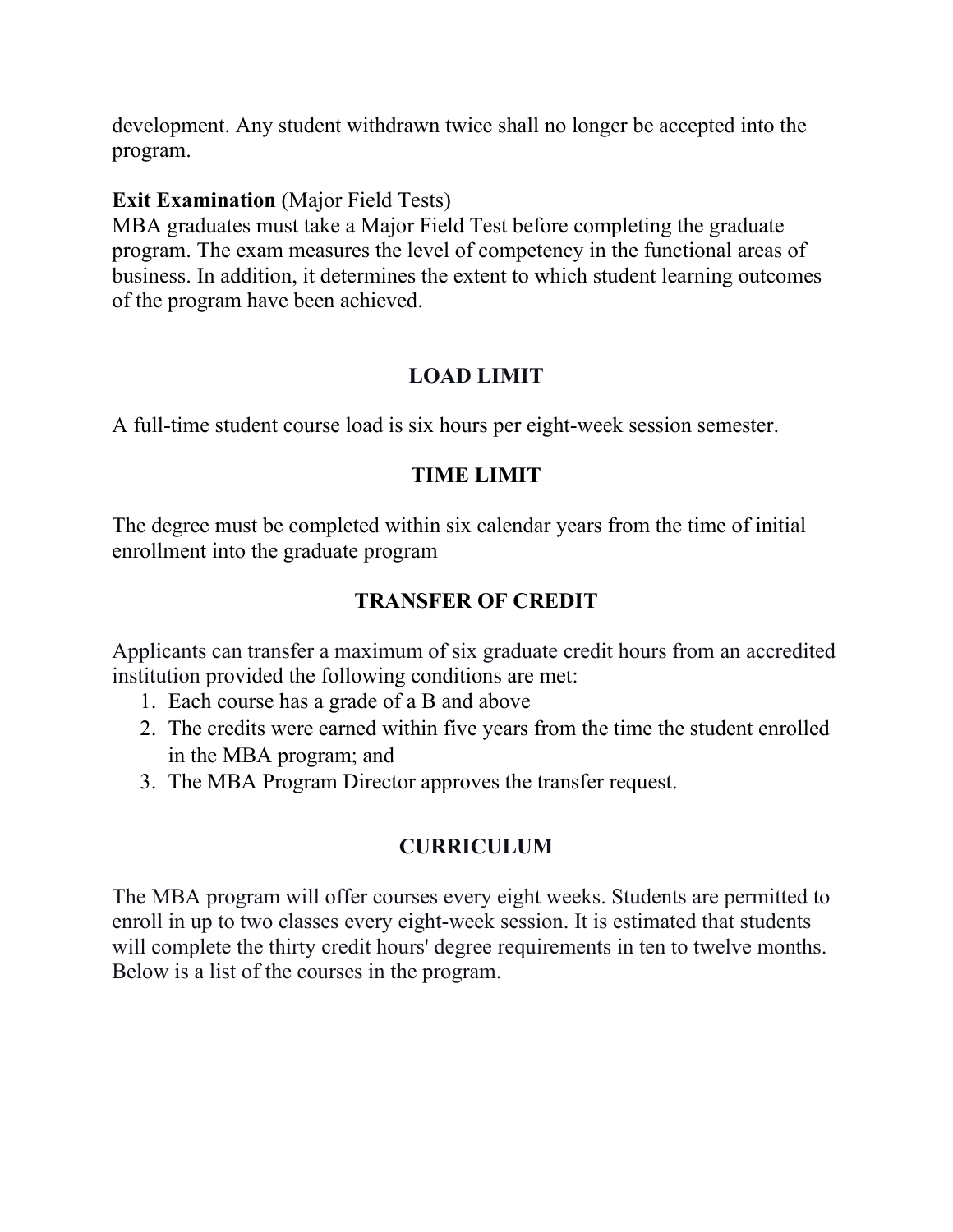# **MBA COURSES**

## **MBA Core Courses (Eight Courses):**

- ACCT 5505 Accounting Analysis for Decision Making (3 hrs.)
- BUSI 5510 Strategic Information Systems and Quantitative Approach for Decision Making (3 hrs.)
- ECON 5510 Managerial Economics (3 hrs.)
- FINA 5515 Financial Management (3 hrs.)
- MGMT 5520 Contemporary Management and Organization Behavior (3 hrs.)
- MARK 5530 Marketing Strategy (3 hrs.)
- BUSI 5590 Ethics & Social Responsibility (3 hrs.)
- MGMT 5599 Strategic Management (Capstone, 3 hrs)

#### **MBA Elective (Choose two courses from the list below)**

- MGMT 5526 Human Resources Management (3 hrs.)
- MGMT 5530 Leadership (3 hrs.)
- MGMT 5535 Global Business Environment (3 hrs.)
- MGMT 5550 Innovation and Entrepreneurship Management (3 hrs.)
- MGMT 5555 Operation Management (3 hrs.)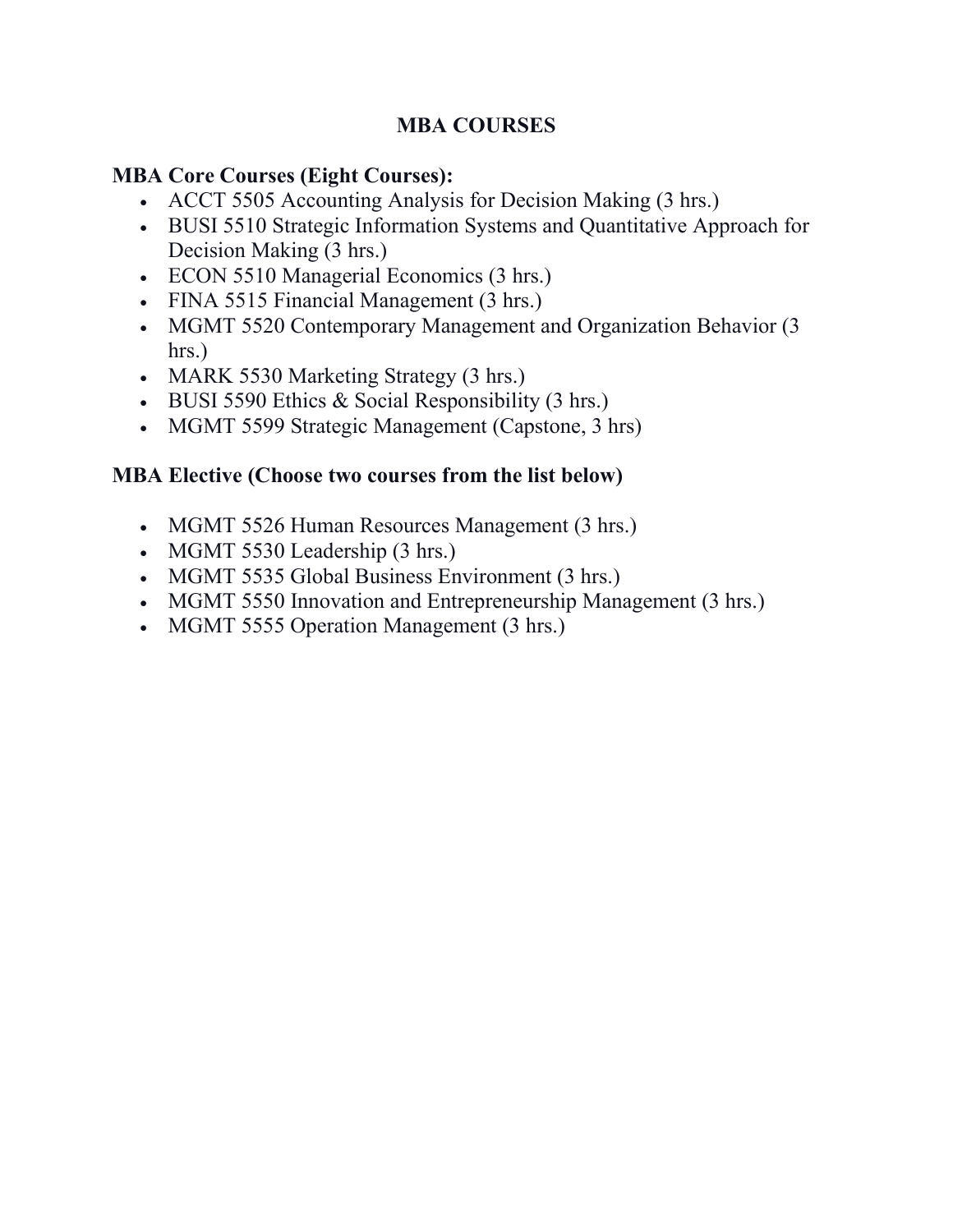## **MBA: Curriculum – Course Descriptions**

## **ACCT 5505: Accounting Analysis for Decision Making (3 hrs.)**

The course teaches accounting reporting and the use of accounting information in aiding management in decision making.

## **BUSI 5510 Strategic Information Systems and Quantitative Approach for Decision Making (3 hrs.)**

The course uses quantitative analysis to instruct the effective planning and deployment of information technology [IT] in management processes. It also examines the alignment of IT and data processing in creating business value. The course uses information systems cases related to data analysis to provide practical applications of IT, emphasize e-business integration, highlight knowledge management, and underscore emerging information technologies. It also examines business process analysis, IT portfolio management, online analytical processing, and data mining application tools.

# **BUSI 5590 Ethics & Social Responsibility (3 hr.)**

The course analyzes ethical standards, concepts, principles, and practices prevailing in business environments. It combines the theoretical foundations associated with a business start-up with the conduct of entrepreneurial activities related to accountability and the social environment. Specifically, the course includes: (1) provide students with generalizable information to act in the best interest of shareholders, other stakeholders, and society as a whole; (2) provide students with ethical principles as applied to particular situations of business and the ability to make informed judgments; and (3) Differentiate the ability to extrapolate strategies concerning corporate ethics and governance.

# **ECON 5510: Managerial Economics (3 hrs.)**

The course is a study of the individual firm apart from the entire industry. The topics include the pricing process, the nature of the market, changes in the prices of the agents of production used by the individual firm, problems and policies of business planning, forecasting dynamics, conditions, and business risks.

# **FINA 5515: Financial Management (3 hrs.).** *Prerequisite ACCT 5505*

The study of a financial manager's role in financial planning, acquiring, and managing funds.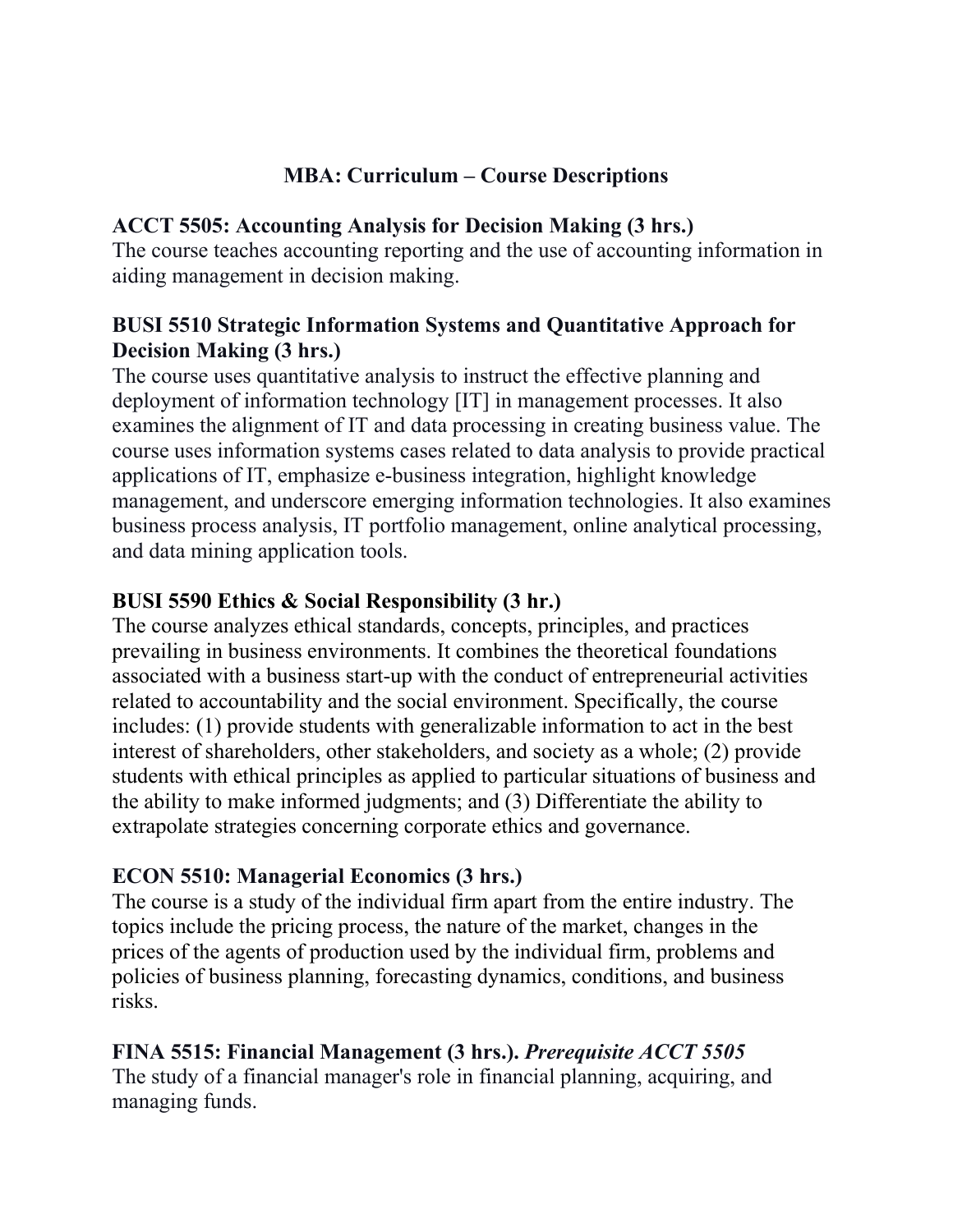# **MGMT 5520 Contemporary Management and Organization Behavior (3 hrs.).**

The course centers on managerial principles, functions, and practices, emphasizing theories related to contemporary issues and their implications in understanding individuals' and groups' behavior in organizations to prepare effective managers within an organizational context. Topics include individual differences in motivation, perception, culture and learning style, group and organizational dynamics, and the impact of organizational structure and culture on behavior. In addition, leadership techniques for influencing other corporate members, creative problem-solving and decision-making, ethics, and values-based managing are covered. Finally, this course helps students relate fundamental theories, concepts, and techniques to real-world situations through the extensive use of case studies.

# **MGMT 5526 Human Resource Management Prerequisites (3 hrs.):**

Develops student competencies for comprehending and performing HRM tasks that integrate HRM functions in support of the organization's strategic planning and implementation processes in areas such as job analysis, selection and placement, training and development, performance evaluation and management, compensation of organizational members, meeting/exceeding legal and ethical standards of workplace safety, fairness and security in the presence and absence of unions.

## **MGMT 5530 Leadership in Organization (3 hrs.)**

The purpose of this course is to differentiate the process of effective decision making, create better teams, and develop leadership skills and knowledge conducive to a positive working atmosphere

## **MGMT 5535 Global Business Environment (3 hrs.)**

The course provides an overview of the global business environment. The course explores the international marketplace's economic, institutional, and cultural context. It also examines how these factors affect public policy and business decision-making.

## **MGMT 5550 (3 hrs.) Innovation and Entrepreneurship Management (3 hrs.)**

This course aims to analyze the many dimensions of new venture creation and growth. In addition, the students will study formulation and implementation issues related to conceptualizing, developing, and managing successful new ventures. The emphasis of this course is on applying and synthesizing concepts and techniques from functional areas of strategic management, finance, accounting, managerial